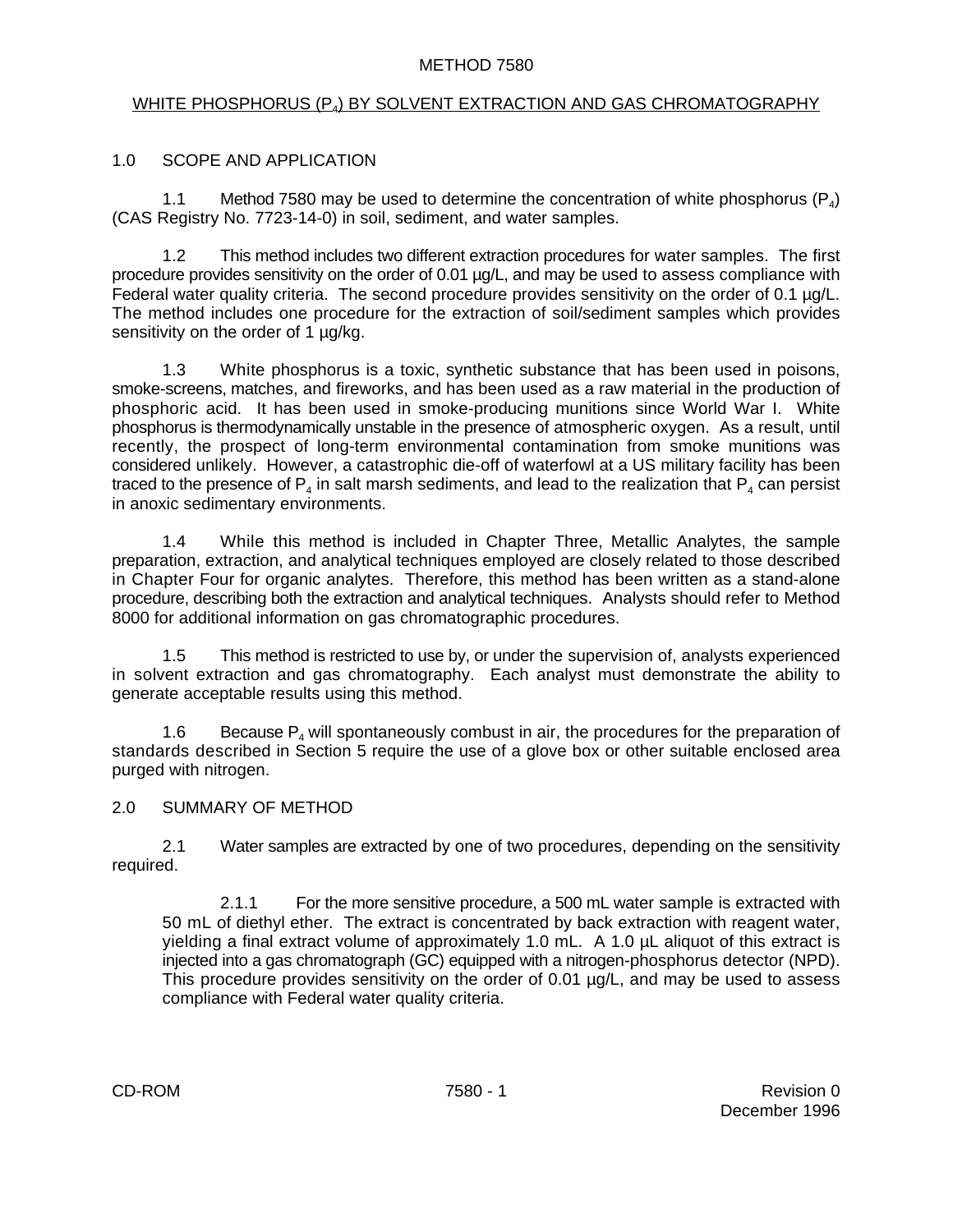2.1.2 When a less sensitive method is required for water samples, a 30 mL water sample is extracted once with 3.0 mL of isooctane. A 1.0 µL aliquot of the extract is analyzed by GC/NPD. This procedure provides sensitivity on the order of 0.1 µg/L.

2.2 Wet soil or sediment samples are analyzed by extracting a 40 g wet-weight aliquot of the sample with a mixture of 10.0 mL of degassed reagent water and 10.0 mL of isooctane. The extraction is performed in a glass jar on a platform shaker for 18 hours. A 1.0 µL aliquot of the extract is analyzed by GC/NPD. This procedure provides sensitivity on the order of 1 µg/kg.

2.3 The concentration of  $P_4$  in the extract is calculated using peak area (or height) and an external standard calibration procedure. The sample concentration is determined from the extract concentration using the final volume of the sample extract, sample volume (water samples) or sample weight (soils/sediments). Results for soils and sediments are reported on a wet-weight basis.

2.4 Separate calibrations are required for water and soil/sediment samples because the sample extracts are prepared in different solvents (diethyl ether and isooctane).

## 3.0 INTERFERENCES

To date, no chromatographic interferences with this determination have been reported, in part due to the selectivity of the nitrogen-phosphorus detector. This procedure offers several advantages compared to other procedures described in the literature which determine  $\mathsf{P}_4$  by converting it to phosphate, in that background concentrations of phosphate are quite common in many water and sediment samples.

## 4.0 APPARATUS AND MATERIALS

4.1 500-mL separatory funnels with PTFE stopcocks, for water sample extraction (larger separatory funnels may be employed).

4.2 125-mL separatory funnels with PTFE stopcocks, for back extraction of water samples.

4.3 40-mL amber glass vials (for less sensitive water method).

4.4 120-mL glass vials or jars with PTFE-lined screw caps.

4.5 500-mL graduated cylinder.

4.6 10-mL graduated cylinder.

4.7 4-L (or larger) amber glass bottle with PTFE-lined screw cap (for preparation of the aqueous spiking solution).

4.8 250-mL and 50-mL glass volumetric flasks, with ground-glass stoppers.

4.9 Disposable pasteur pipets.

4.10 Vortex mixer.

4.11 Platform shaker, with table to hold 120-mL vials or jars used for soil extractions.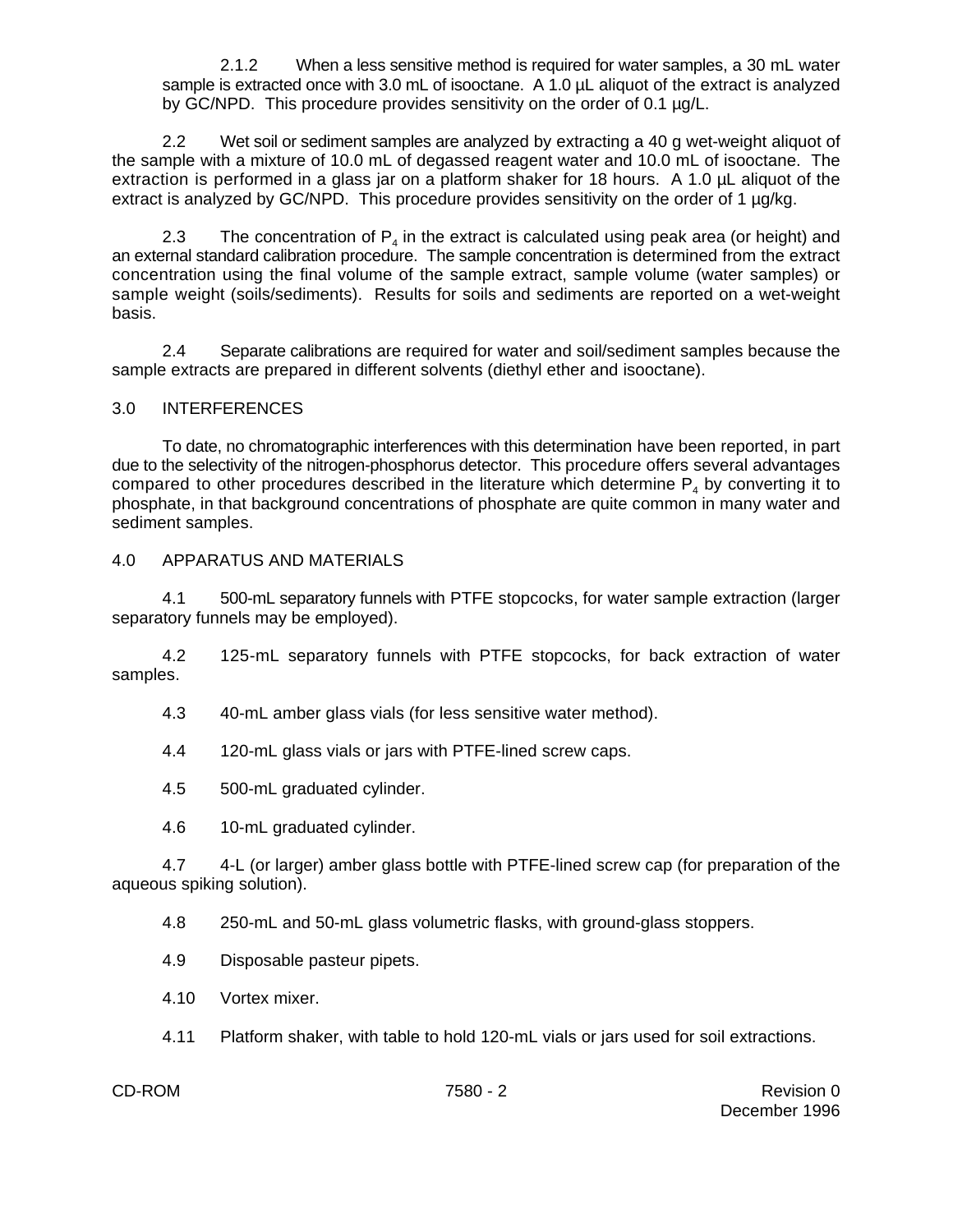4.12 Glove box or other suitable system to handle  $P_4$  under a nitrogen atmosphere, complete with purified nitrogen source, gas regulator, and tubing.

4.13 Analytical balance, capable of weighing 0.1 mg.

4.14 Forceps, for handling  $P<sub>4</sub>$ .

4.15 Gas-tight syringe, 10 µL.

4.16 Razor blades or scalpels, for cutting  $P<sub>4</sub>$ .

4.17 Gas chromatograph, capable of isothermal operation at  $80^{\circ}$ C, equipped with a nitrogen-phosphorus detector, data system, and all relevant accessories. Alternate detectors (i.e. FPD (Flame Photometric Detector) equipped with a phosphorus filter) may be used if performance is documented.

4.18 GC column, 15 m wide-bore capillary column, 100% methyl silicone, 3.0 µm film thickness (DB-1, or equivalent).

4.19 Glass vacuum filtration apparatus for degassing reagent water (Supelco 5-8062, or equivalent).

## 5.0 REAGENTS

Unless otherwise specified, all reagents will be at least ACS reagent grade. All reagents must be checked for purity and contaminants through the analysis of method blanks (see Sec. 8.2).

5.1 White phosphorus, (99% purity), Aldrich Chemical, or equivalent.

5.2 Isooctane (2,2,4-trimethylpentane), ACS spectrophotometric grade.

5.3 Diethyl ether, pesticide grade.

5.4 Reagent Water, Refer to Chapter One for a definition of reagent water. The reagent water must be degassed in a glass vacuum filtration apparatus or other suitable device to remove any traces of oxygen. Oxygen may also be removed from the reagent water by heating the water to 90°C and purging it with clean helium or nitrogen, as is done for reagent water used in the analysis of volatile organics (see Chapter One).

5.5 Nitrogen, prepurified, for glove box.

5.6 Nitrogen, zero grade, for GC carrier gas.

5.7 Hydrogen, zero grade, for NPD detector.

5.8 Preparation of calibration stock standard in toluene: The instrument calibration standards for soil/sediment samples and for water samples extracted with isooctane (Sec. 7.6) are prepared in toluene. A separate set of calibration standards is required for water samples extracted with diethyl ether (see Sec. 5.9).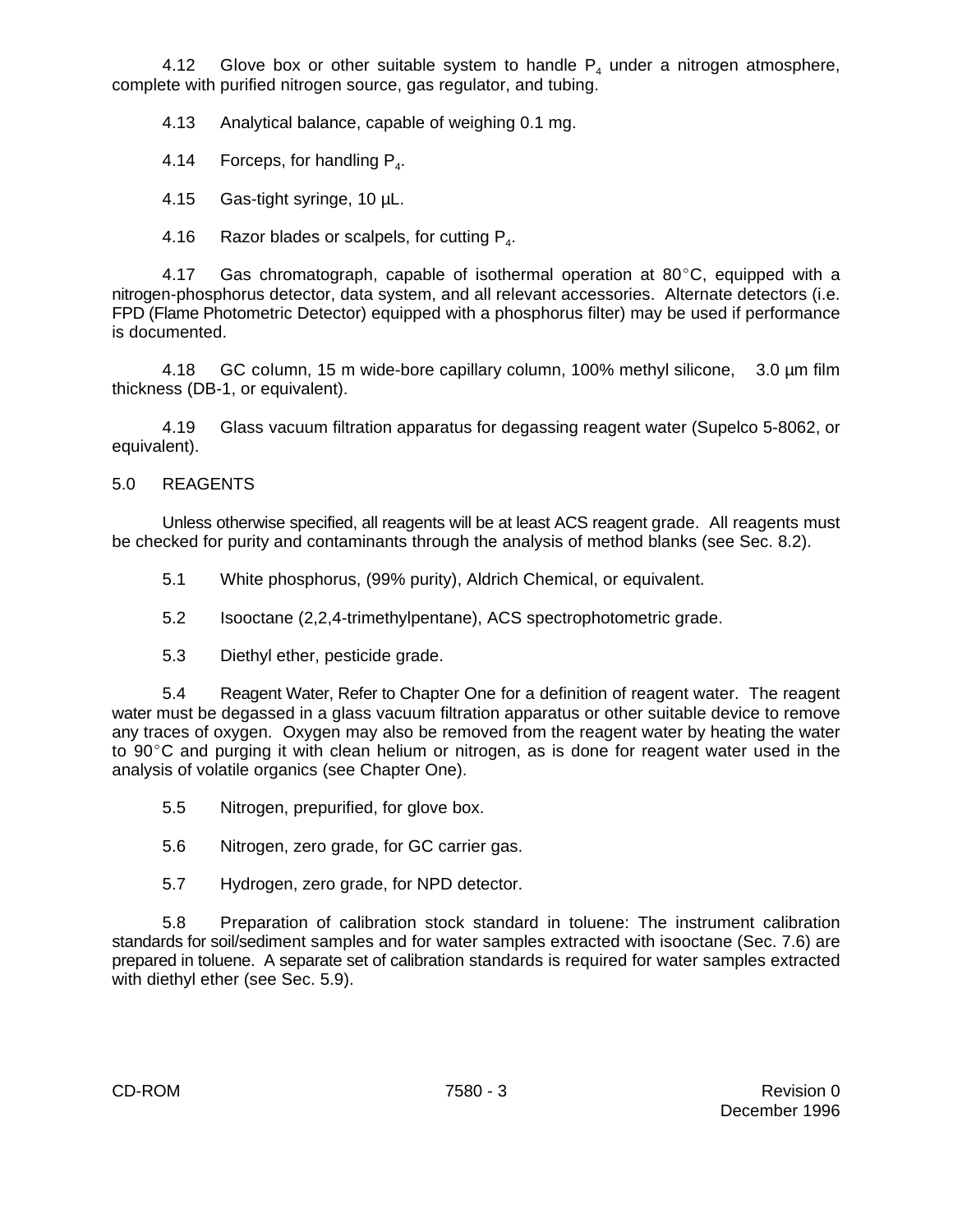5.8.1 Cut several pieces of  $P_4$  to the appropriate size under degassed water in a nitrogen atmosphere. Care should be taken to ensure that each piece of freshly cut  $\mathsf{P}_4$  is lustrous on all surfaces. Each piece should be dried under a gentle stream of nitrogen.

5.8.2 Place a small freshly cut piece of  $P_4$  (approx. 90 mg) into a preweighed 250mL volumetric flask containing a small amount of toluene.

5.8.3 Weigh the flask containing the toluene and piece of  $P_4$  to determine the mass of  $P_4$  by difference.

5.8.4 Bring the flask to volume with toluene and shake until the  $P_4$  dissolves. Protect the flask from light by wrapping the flask in aluminum foil.

5.8.5 Calculate the concentration of  $P_4$  in the volumetric flask.

5.8.6 Using the calibration stock standard, prepare 5 calibration standards in isooctane over the linear range of the calibration curve. The lowest concentration standard should be set at or below a sample concentration of 1 µg/kg. For a 40 g (wet weight) sample and a 1 µL injection volume, the concentration of the lowest standard will be approximately 4 µg/L in isooctane. To demonstrate the 0.1 µg/L sensitivity for the water sample procedure in Sec. 7.6, the concentration of the lowest standard must be approximately 1 µg/L in isooctane. The remaining standards should span the linear working range of the chromatographic system (see Method 8000 for a discussion of five-point initial calibration standards).

5.8.7 Store any working stock solutions and calibration standards in the dark at  $4^{\circ}$ C.

5.9 Preparation of calibration stock standard in diethyl ether. Because of the volatility of diethyl ether, it is likely that calibration standards and stock standards for the water samples extracted by the diethyl ether procedure in Sec. 7.3 will have to be prepared more frequently than those standards in isooctane for the soil/sediment samples procedure.

5.9.1 Using the toluene calibration stock standard prepared in Sections 5.8.1 through 5.8.5, prepare 5 calibration standards in diethyl ether over the linear range of the calibration curve. Since the stock standard is diluted by a factor of approximately 5000, the small amount of toluene is insignificant. The lowest concentration standard should be set at or below a sample concentration of 0.01 µg/L. For a 500-mL water sample, a 1.0 mL final extract volume, and a 1 µL injection volume, the concentration of the standard will be approximately 5 µg/L in diethyl ether. The remaining standards should span the linear working range of the chromatographic system (see Method 8000 for a discussion of five-point initial calibration standards).

5.9.2 Store any working stock solutions and calibration standards in the dark at -20 $^{\circ}$ C.

5.10 Preparation of the aqueous stock solution of  $P_4$  - The solubility of P<sub>4</sub> in water is approximately 3 mg/L. The following instructions involve the preparation of a stock solution from an excess of  $P_4$  (i.e., this should produce a saturated solution of  $P_4$  in water).

5.10.1 Cut a piece of  $P_4$  weighing at least 15 mg, under degassed water in a nitrogen atmosphere such as a glove box. Care should be taken to ensure that the piece of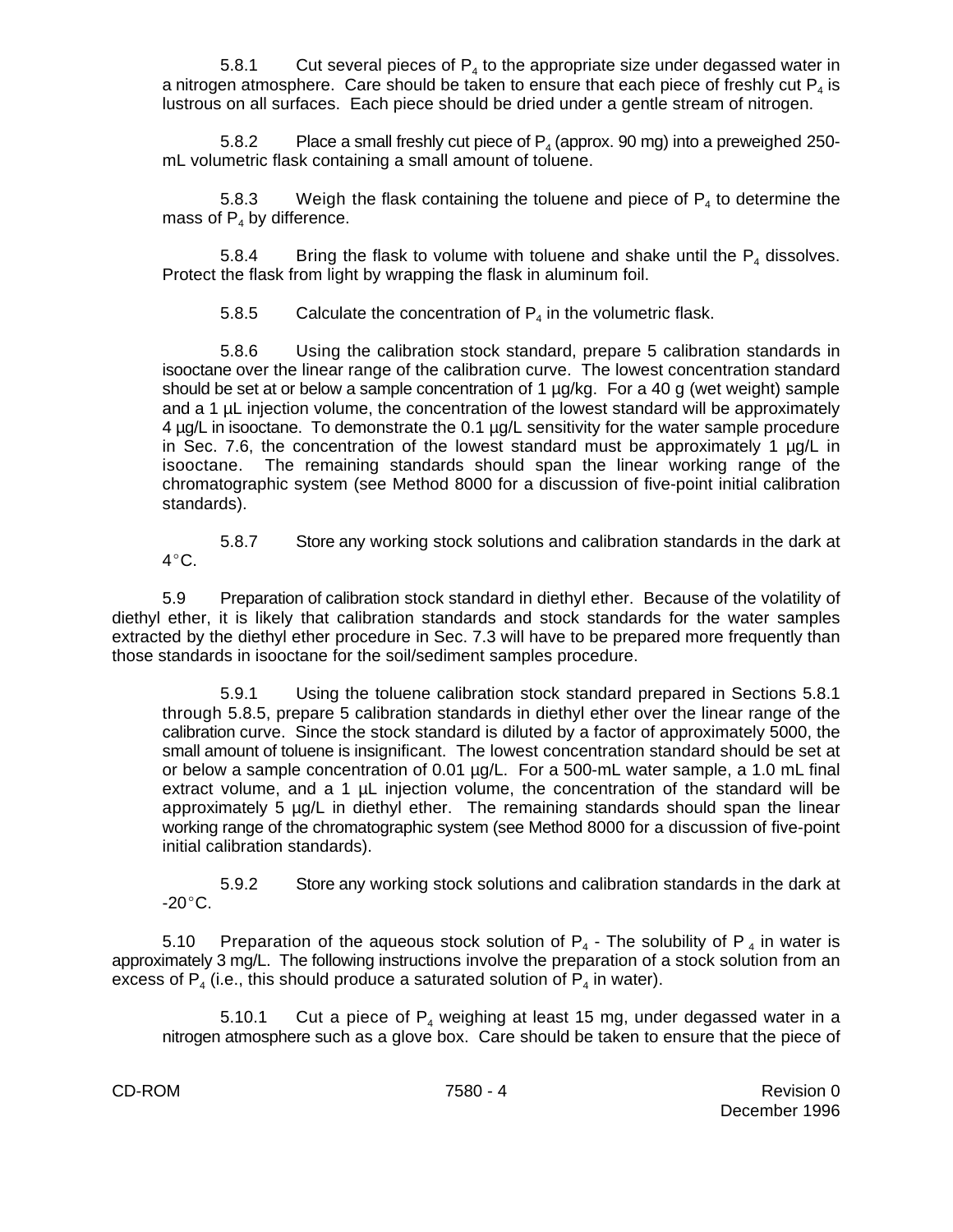freshly cut  $P_{\lambda}$  is lustrous on all surfaces. The piece should be dried under a gentle stream of nitrogen.

5.10.2 Maintaining the nitrogen atmosphere, place the freshly cut piece of  $P_4$  into an amber glass container with a PTFE-lined cap and at least a 4 L capacity.

5.10.3 Fill the container with Type I, degassed reagent grade water, leaving no headspace.

5.10.4 Seal the container, remove it from the nitrogen atmosphere, and constantly agitate the mixture for approximately one week.

5.10.5 As noted above, this procedure involves the use of an excess of  $P<sub>4</sub>$ . After approximately one week, the concentration of the  $\mathsf{P}_4$  in the aqueous stock solution must be determined by extraction with isooctane and analysis using the procedures in Sec. 7.6.

5.11 Preparation of the aqueous spiking solutions - Two different aqueous spiking solutions are required for preparation of matrix spike/matrix spike duplicate aliquots. One solution is used for spiking water samples. The other solution is used for spiking soil/sediment samples.

5.11.1 Based on the concentration of the stock solution determined in Sec. 7.6, prepare an aqueous spiking solution at a concentration of 5 µg/L by diluting the stock solution. A 1.0 mL volume of this spiking solution added to a 500 mL sample will produce a concentration of approximately 0.01  $\mu$ g/L of P<sub>4</sub>.

5.11.2 Based on the concentration of the stock solution determined in Sec. 7.6, prepare a soil spiking solution at a concentration of 40 µg/L by diluting the stock solution. A 1.0 mL volume of this spiking solution added to a 40 g wet soil sample will produce a concentration of approximately 1  $\mu$ g/kg of P<sub>4</sub>.

## 6.0 SAMPLE COLLECTION, PRESERVATION, AND HANDLING

6.1 White phosphorus is released into the environment from smoke munitions in the form of small, discrete particles. These particles persist in soils, sediments, and may occur as suspended or colloidal particles in anoxic waters. Therefore, some samples or sample aliquots from a given location may contain  $P_4$  particles while others do not. The nature and distribution of  $P_4$ contamination from other, non-military, sources has not been studied, but sample collection procedures should address the likelihood that  $P_4$  is present in discrete particles, and must be designed to ensure that multiple representative samples of the matrix of interest are collected. In addition, soil and sediment samples must be carefully homogenized and subsampled.

6.2 Because  $P_{\mu}$  will oxidize on contact with oxygen, care must be taken to limit the contact of the sample with the atmosphere and to minimize any introduction of air into the samples. In addition, work by Walsh and Nadeau (Ref. 1) and others indicate that  $\mathsf{P}_4$  may be subject to losses as a result of volatilization from the sample.

6.2.1 Aqueous samples should be poured gently into the sample container to minimize agitation which might drive off the volatile  $P_4$ . If bubbling does occur while transferring the sample to the container, the sample should be discarded and another sample collected. Each container should be filled with sample until it overflows. Each container should be tightly sealed with a PTFE-lined cap. The container should then be inverted to check for air bubbles. If any air bubbles are present, a new sample must be collected.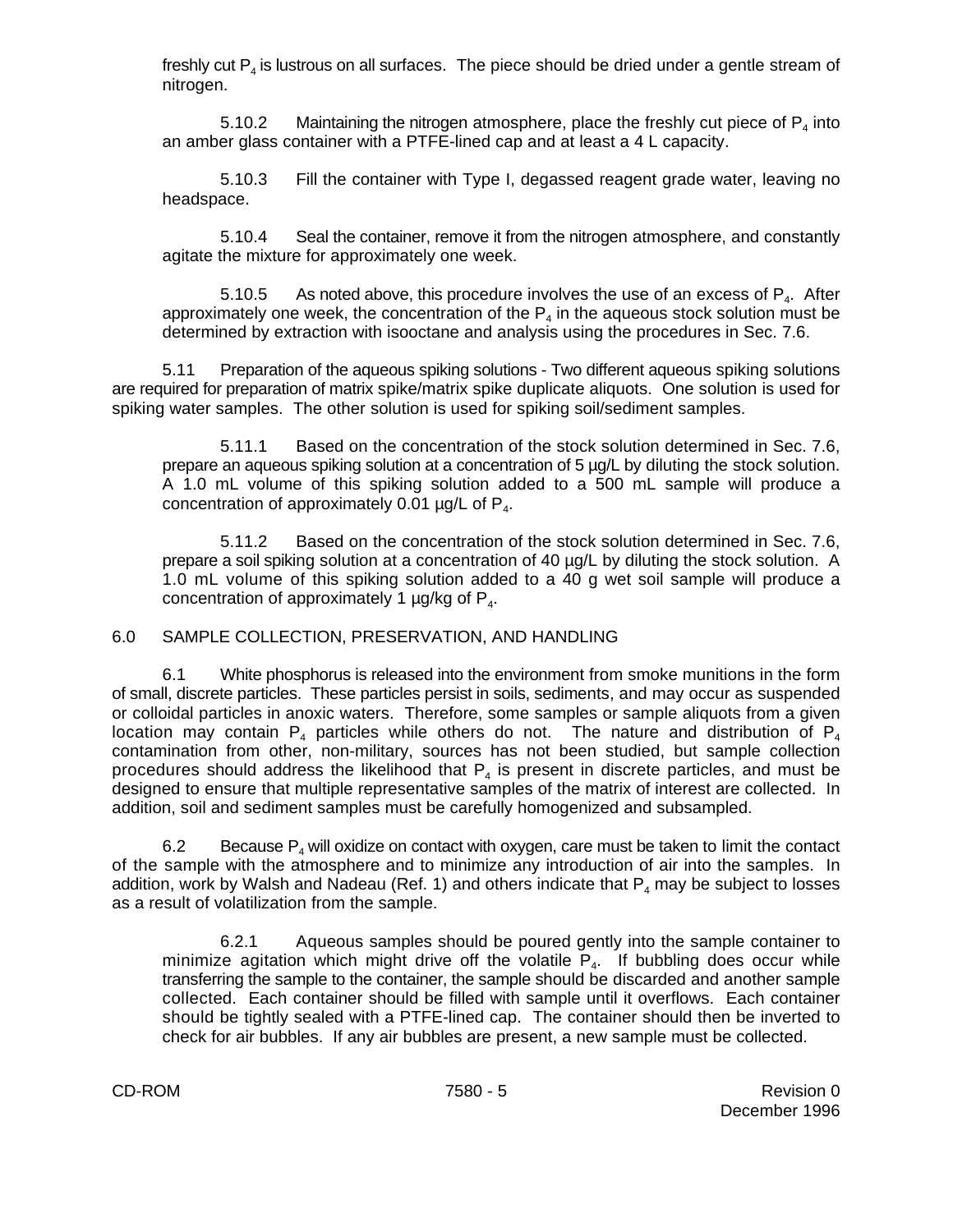6.2.2 Containers for soil samples should be filled as completely as possible, eliminating as much free air space as practical.

6.3 Samples are preserved by cooling to approximately  $4^{\circ}$ C. Do NOT adjust the pH of water samples or add chemical preservatives, as these may oxidize the  $P_{4}$ .

6.4 EPA has not established formal holding times for samples containing  $P_{\alpha}$ . However, preliminary data suggest that water samples should be stored at approximately  $4^{\circ}$ C in the dark, and should be extracted within 5 days of collection. Soil/sediment samples should be stored at approximately  $4^{\circ}$ C, in the dark, and kept tightly sealed to prevent loss of moisture. When stored in this manner, preliminary data indicate that soil/sediment samples may be held indefinitely.

6.5 Due to the volatility of diethyl ether, water sample extracts prepared with diethyl ether (Sec. 7.3) should be analyzed within 8 hours of extraction, and extracts should be stored in tightly capped containers in a refrigerator until analysis.

6.6 Isooctane extracts of soil/sediment samples (Sec. 7.4) and of water samples (using the less sensitive alternative extraction procedure in Sec. 7.6) should be stored in tightly capped containers in a refrigerator and analyzed within 30 days of extraction.

## 7.0 PROCEDURE

7.1 Establish the instrument operation conditions, using the information below as guidance.

Column: DB-1, 15 m by 0.53 mm ID with 3.0 µm film thickness Oven Temp: 80°C (isothermal) Carrier Gas: Nitrogen Flow Rate: 30 mL/min

Using these conditions,  $P_4$  will elute between 2.5 and 3.0 minutes, and the entire chromatographic run will typically be less than 5 minutes. Optimize the performance to minimize interferences and maximize sensitivity. Document the operating conditions used.

#### 7.2 Initial calibration

Because of the different solvents used for soil/sediment samples and water samples (by the more sensitive method), separate initial five-point calibrations are required for each solvent. In addition, the nitrogen-phosphorus detector may present problems with long-term stability. Therefore, a 5-point initial calibration must be performed at the beginning of each 12-hour analytical shift during which samples are to be analyzed. The calibration procedures are the same for both solvents, and only the calibration associated with samples to be analyzed that day must be run on that day (i.e., if only water samples will be analyzed, only the calibration standards in diethyl ether need to be analyzed that day).

As a practical matter, if both water and soil/sediment analyses are to be performed, the water sample extracts in diethyl ether should be analyzed first, to avoid evaporation of the solvent. If water samples are extracted using the less sensitive procedure involving isooctane, then both water and soil/sediment extracts may be analyzed using the same initial calibration in isooctane.

Perform either of the initial calibrations each day, using the procedure outlined below. See Method 8000 for further details of external standard calibration procedures.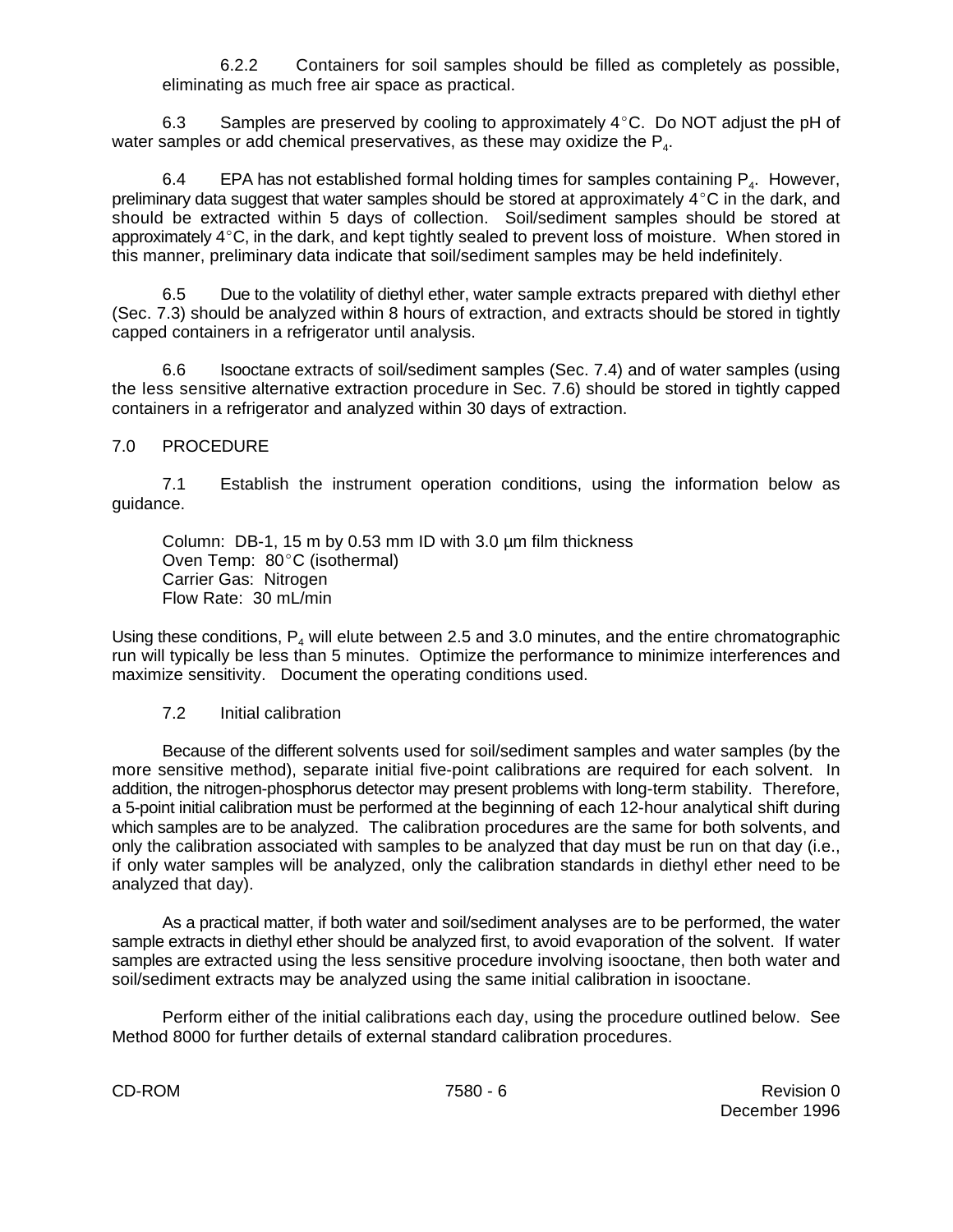7.2.1 The instrument is calibrated by injecting 1.0 µL aliquots of each calibration standard. To avoid "memory effects," vary the order of the five standards, or analyze from lowest concentration to highest.

7.2.2 Calculate the calibration factor (CF) for the initial calibration curve as follows:

> $CF = \frac{Area of the peak}{(2\pi)^{1/2}}$ (Standard concentration in ng/µL)(µL injected)

Peak height may be used for calculating the calibration factor, but may not be as representative to small, broad, or oddly shaped peaks.

7.2.3 The linearity of the calibration is evaluated on the basis of the relative standard deviation of the five calibration factors, in accordance with Method 8000. Calculate the mean CF, the standard deviation (SD) of the CFs, and the relative standard deviation (RSD), as follows.

mean CF = 
$$
\frac{\sum_{i=1}^{n} CF_i}{n}
$$

SD = 
$$
\sqrt{\frac{\sum_{i=1}^{n} (CF_i - \overline{CF})^2}{n-1}}
$$

$$
\text{RSD} = \frac{\text{SD}}{\text{CF}} \times 100
$$

where n is the number of initial calibration standards analyzed.

The calculation of a calibration factor is analogous to the calculation of the slope of a regression line forced through the origin (0,0). Data from the U. S. Army Corps of Engineers indicates that the NPD response is linear over a range of at least 20-fold, and passes through the origin. In order to be used for sample analyses, the RSD of the initial calibration must be less than or equal to 15%. As noted above, the initial calibration must be performed at the beginning of each analytical shift during which samples will be analyzed.

7.3 Water sample extraction - diethyl ether extraction procedure providing sensitivity of approximately 0.01 µg/L. See Sec. 7.6 for the less sensitive isooctane alternative extraction procedure.

7.3.1 Carefully transfer a 500-mL aliquot of the water sample to a 500-mL separatory funnel (a larger separatory funnel may be employed). Add 50 mL of diethyl ether, and shake the separatory funnel for 5 minutes with periodic venting. Allow the sample to stand for 15 minutes, or until phase separation occurs.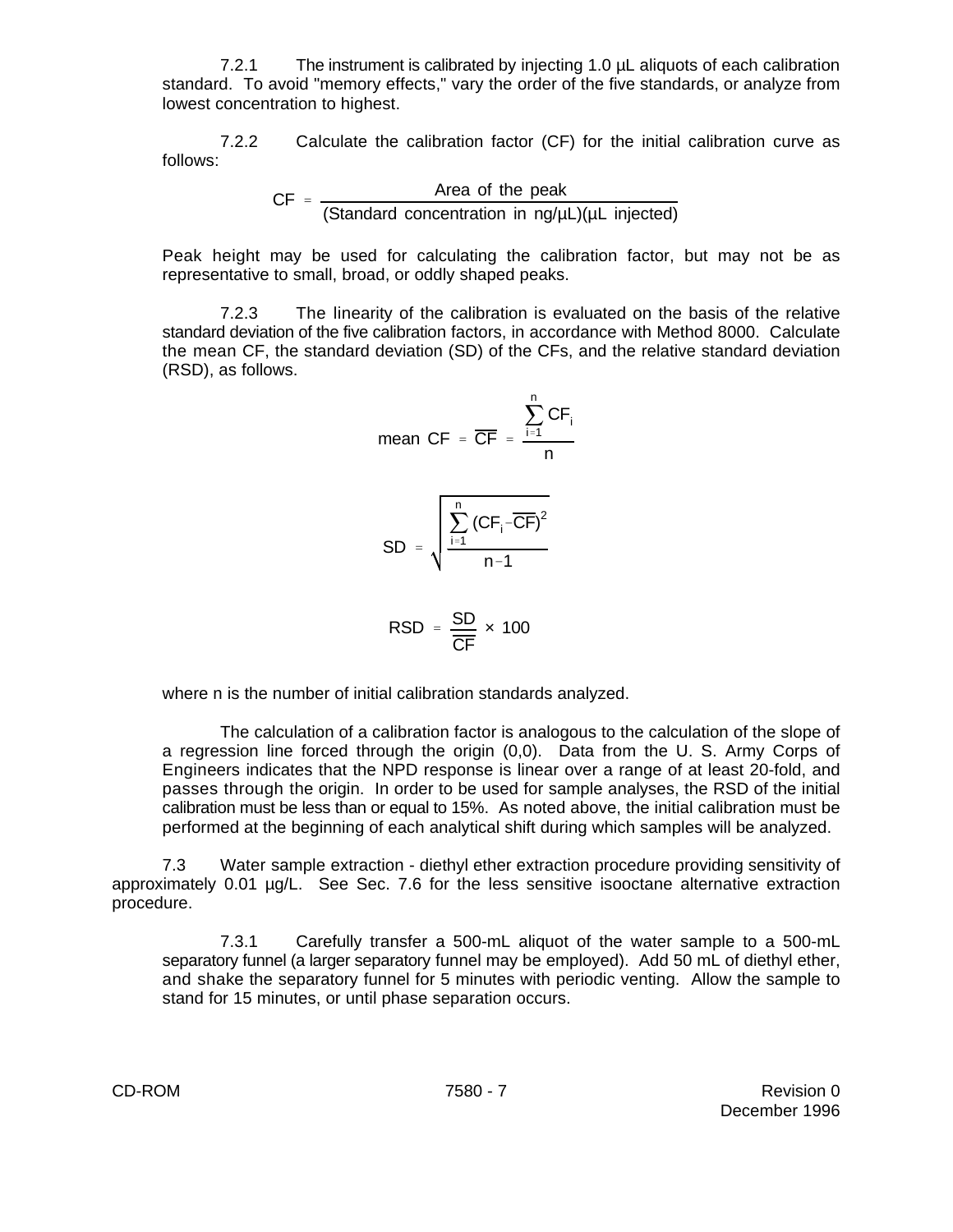Optional Step: Add 16 g of sodium chloride to the mixture of liquids in the separatory funnel to increase and stabilize the ionic strength of the water sample and aid in the phase separation during the extraction. If the sample is seawater, addition of the sodium chloride is not necessary.

7.3.2 Diethyl ether is relatively soluble in water and the solubility is greatly affected by temperature. After phase separation, collect the diethyl ether (usually 3-10 mL) in a 10-mL graduated cylinder, and record the exact volume. Note: The volume of the ether layer will depend on the temperature and the ionic strength of the water sample.

7.3.3 For ease of application in a production laboratory environment, adjust the volume of the diethyl ether extract to a constant volume of 10.0 mL at this point. The extract is then concentrated by back extraction with reagent water in Sec. 7.3.4. The advantage of the use of a constant extract volume here is that it minimizes the need to recalculate the volume of reagent water required for each sample extract, although the latter approach may be employed. See Sec. 7.7 for details of the calculation of the volume of reagent water required.

7.3.4 The volume of the diethyl ether extract is reduced to approximately 1.0 mL by back-extraction with reagent water. Transfer the diethyl ether extract to a 125-mL separatory funnel and add 99.2 mL of reagent water. Shake for 1 minute.

7.3.5 After phase separation, collect the remaining diethyl ether phase in a 10-mL (or smaller) graduated cylinder and record the exact volume. Tightly cap the graduated cylinder until the extract is analyzed. See Sec. 6.4 for a discussion of holding times for these sample extracts.

7.3.6 If no diethyl ether phase separates, check the temperature of the solution. If the temperature is significantly below  $25^{\circ}$ C, then all of the diethyl ether may remain in solution. There are three practical solutions to this problem.

7.3.6.1 Warm the solution in the separatory funnel to  $25^{\circ}$ C, and allow the phases to separate.

7.3.6.2 Add small volumes (0.5 mL or less) of fresh diethyl ether to the solution, shake the separatory funnel, and allow the phases to separate. Continue adding fresh ether until the solubility of the ether in the reagent water is exceeded and the extract has been concentrated to approximately 1.0 mL.

7.3.6.3 If this problem persists, calculate the volume of reagent water required at the temperature of the solution (i.e., the ambient laboratory temperature), using Sec. 7.7 and the solubility and density of diethyl ether at the new temperature, and extract another aliquot of the sample and use the newly calculated volume of reagent water for back extraction.

7.3.7 Prepare the water matrix spike/matrix spike duplicate (MS/MSD) aliquots by adding 500 mL of the water sample selected for spiking to each of two 500-mL separatory funnels. Spike each MS/MSD aliquot in the funnel with 1.0 mL of the aqueous spiking solution in Sec. 5.11.1 and swirl gently to mix the contents. Extract and concentrate the MS/MSD aliquots in the same manner as samples, beginning at Sec. 7.3.1.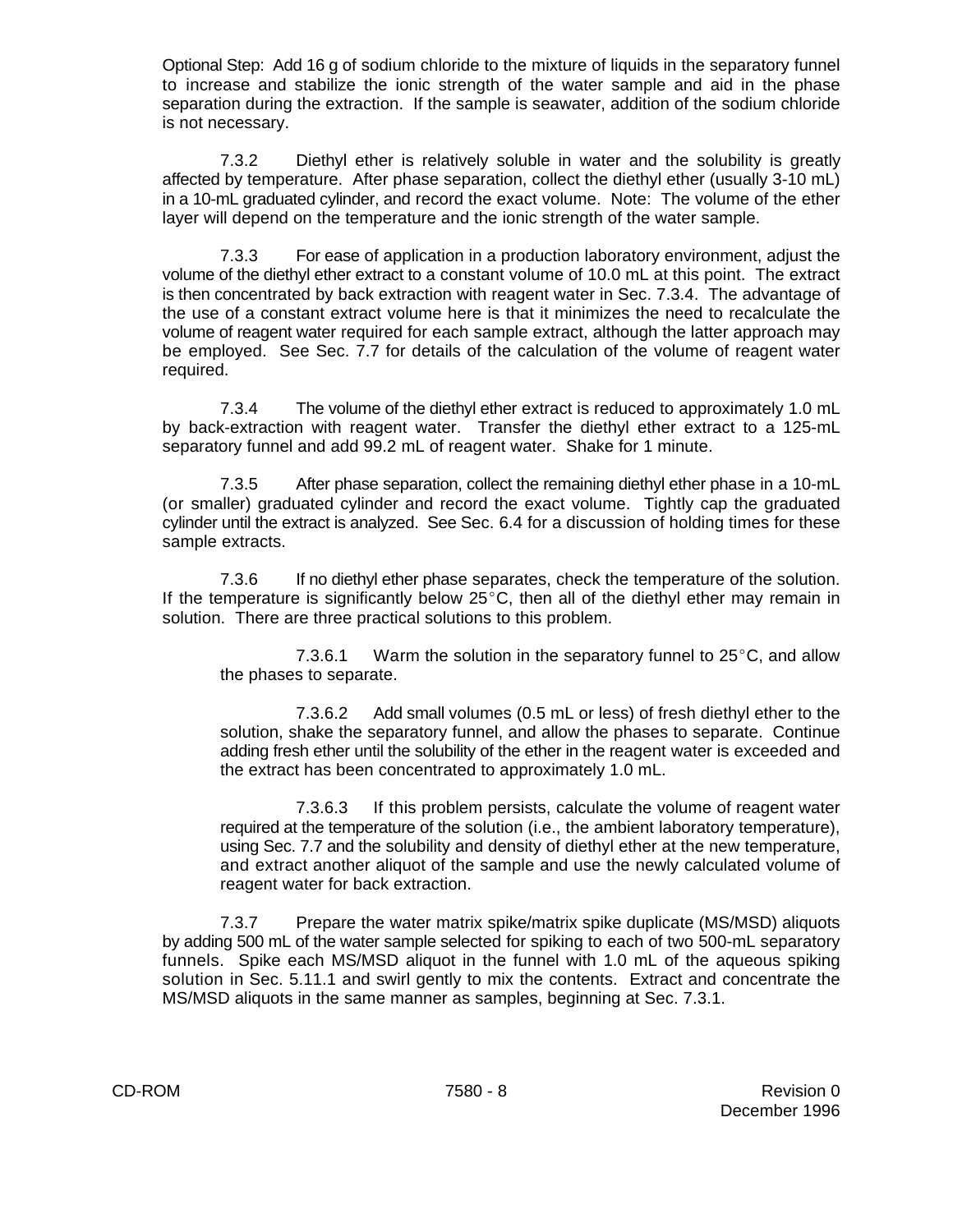7.4 Soil/sediment sample extraction

7.4.1 Carefully homogenize the soil/sediment sample in its original container using a spatula. Weigh out 40 g of the homogenized wet sample into a pre-weighed 120-mL glass jar.

7.4.2 Weigh out a separate 5-10 g aliquot of each sample for use in determining the percent moisture. Air-dry each sample in a fume hood for at least a day, then dry this aliquot at 105 $^{\circ}$ C for 24 hours and reweigh. The percent moisture is calculated as:

> Percent moisture =  $\frac{\text{wet weight (g)} - \text{dry weight (g)}}{\text{wet height (h)} + \text{key (h)}}$ wet weight (g) × 100

As noted in Sec. 2.3, soil/sediment  $P_4$  concentrations are reported on a wet-weight basis using this method. However, the percent moisture is reported separately so that the data user can make comparisons between samples and perform dry weight calculations as necessary.

7.4.3 Add 10.0 mL (9.0 mL for spiked soil samples) of degassed Type I reagent water and 10.0 mL of isooctane the sample in the glass jar from Sec. 7.4.1, and seal the jar with the PTFE-lined cap.

7.4.4 Vortex the jar for 1 minute.

7.4.5 Place the jars on a platform shaker, and shake for 18 hours (or overnight) at 2500 rpm.

7.4.6 After removing the samples from the platform shaker, let the samples stand for about 15 minutes to allow phase separation. If a clear isooctane layer does not form, centrifuge a portion of the sample for 5 min at 2500 rpm.

7.4.7 Using a disposable Pasteur pipet, transfer an aliquot of the isooctane layer to a suitable labeled storage vial with a PTFE-lined cap. See Sec. 6.4 for a discussion of holding times for these sample extracts.

7.4.8 Prepare the MS/MSD aliquots by weighing out two additional 40-g aliquots of the soil/sediment sample chosen for spiking into clean 120-mL glass jars. Add 1.0 mL of the aqueous spiking solution (Sec. 5.11.2) to each jar. Seal each jar immediately, and swirl it until the contents are mixed (approximately five times). Allow the samples to equilibrate for 24 hours before extraction. After 24 hours, extract the samples, beginning at Sec. 7.4.3.

7.5 Sample analysis

7.5.1 Allow the sample extract to warm to room temperature and inject 1.0 µL of the extract (water or soil/sediment) into the GC, using a 10 µL gas tight syringe. Record the retention time and peak area (peak height optional) of  $P_4$  in the sample extract.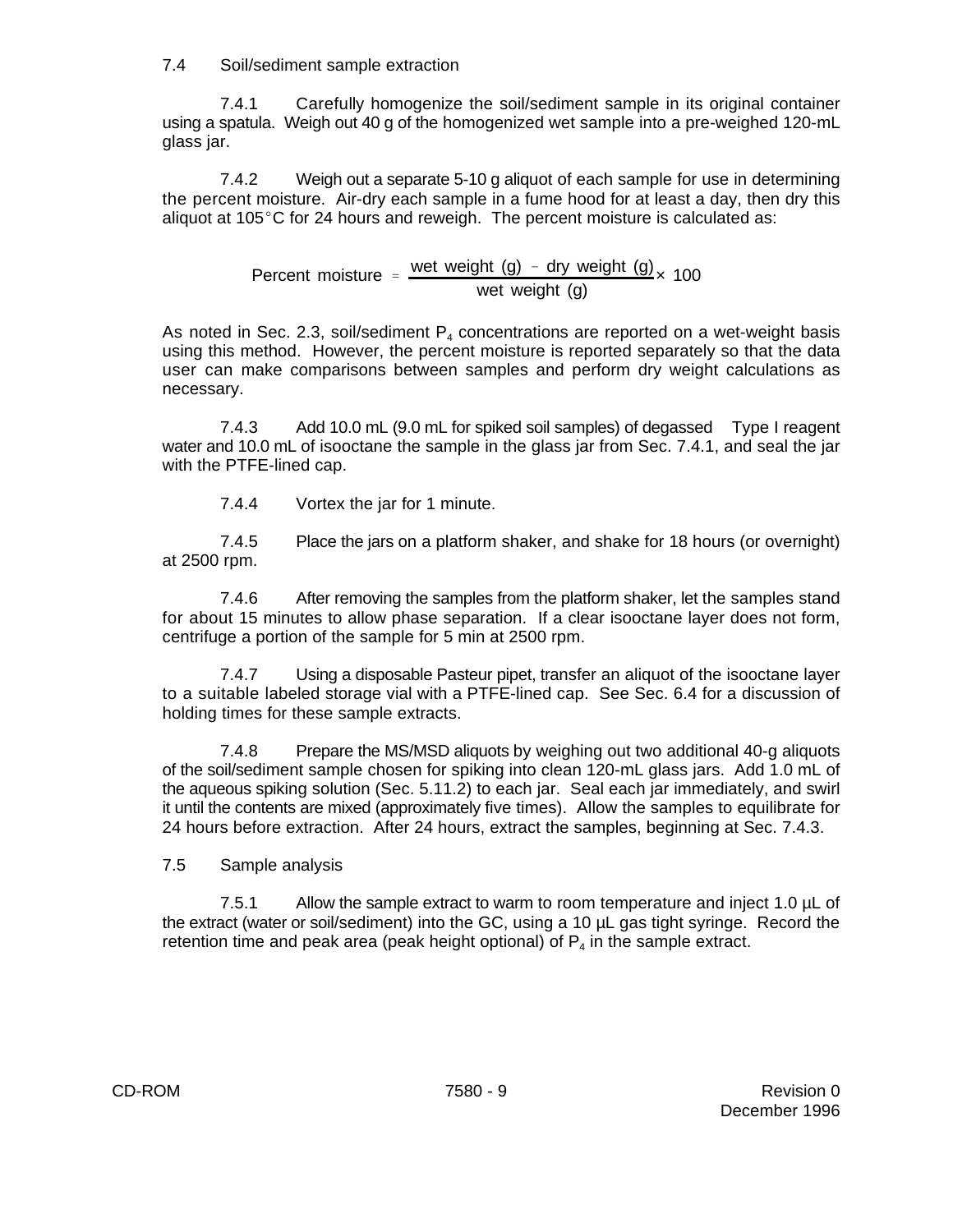7.5.2 Calculate the concentration of  $P_4$  in the water samples as follows:

$$
C_{s} \text{ (ng/L)} = \frac{A_{s} \times V_{f}}{\overline{\text{CF}} \times V_{s} \times V_{i}}
$$

where:  $A_s$  = Area of the sample peak

 $V_f$  = Final extract volume in L<br> $V_s$  = Volume of sample extrac

 $V_s$  = Volume of sample extracted in L<br> $V_i$  = Volume iniected in L

 $=$  Volume injected in L

and

 $\overline{CF}$  = Average calibration factor from the initial calibration in diethyl ether

7.5.3 Calculate the concentration of  $P_4$  in the soil/sediment samples as follows:

$$
C_s \text{ (ng/g)} = \frac{A_s \times V_f}{\overline{CF} \times M_s \times V_i}
$$

where:  $A_s$  = Area of the sample peak  $V_{\rm f}$  = Final extract volume in L  $M_s$  = Mass of sample extracted in g<br>V<sub>i</sub> = Volume iniected in L  $=$  Volume injected in L and

 $\overline{CF}$  = Average calibration factor from the initial calibration in isooctane

Using the units above, the concentration will be in  $nq/q$ , which is equivalent to  $\mu q / kq$ .

For water samples extracted with the isooctane procedure (Sec. 7.6), perform the calculation as described in Sec. 7.6.5.

7.6 Alternative water sample extraction procedure providing sensitivity of approximately 0.1 µg/L. This procedure *must* be used to determine the concentration of the aqueous stock solution in Sec. 5.10.

7.6.1 Add 30 mL of the water sample (or the aqueous stock solution) to a 40-mL vial with a PTFE-lined cap. Add 3.0 mL of isooctane to the vial and cap it tightly.

7.6.2 Shake the vial for 5 minutes, and let stand to allow the phases to separate.

7.6.3 Remove the isooctane layer with a disposable Pasteur pipet.

7.6.4 Analyze a 1.0 µL aliquot of the isooctane using the procedure in Sec. 7.5.1.

7.6.5 Calculate the concentration of  $P_4$  using the equation in Sec. 7.5.3, using 0.0030 L (3.0 mL) as the final extract volume and 0.030 L (30 mL) as the sample volume. Substituting the sample volume for the mass  $(M_s)$  in Sec. 7.5.3 will result in a concentration in units of ng/L.

7.7 Calculation of the volume of reagent water needed to concentrate the diethyl ether extract to 1.0 mL.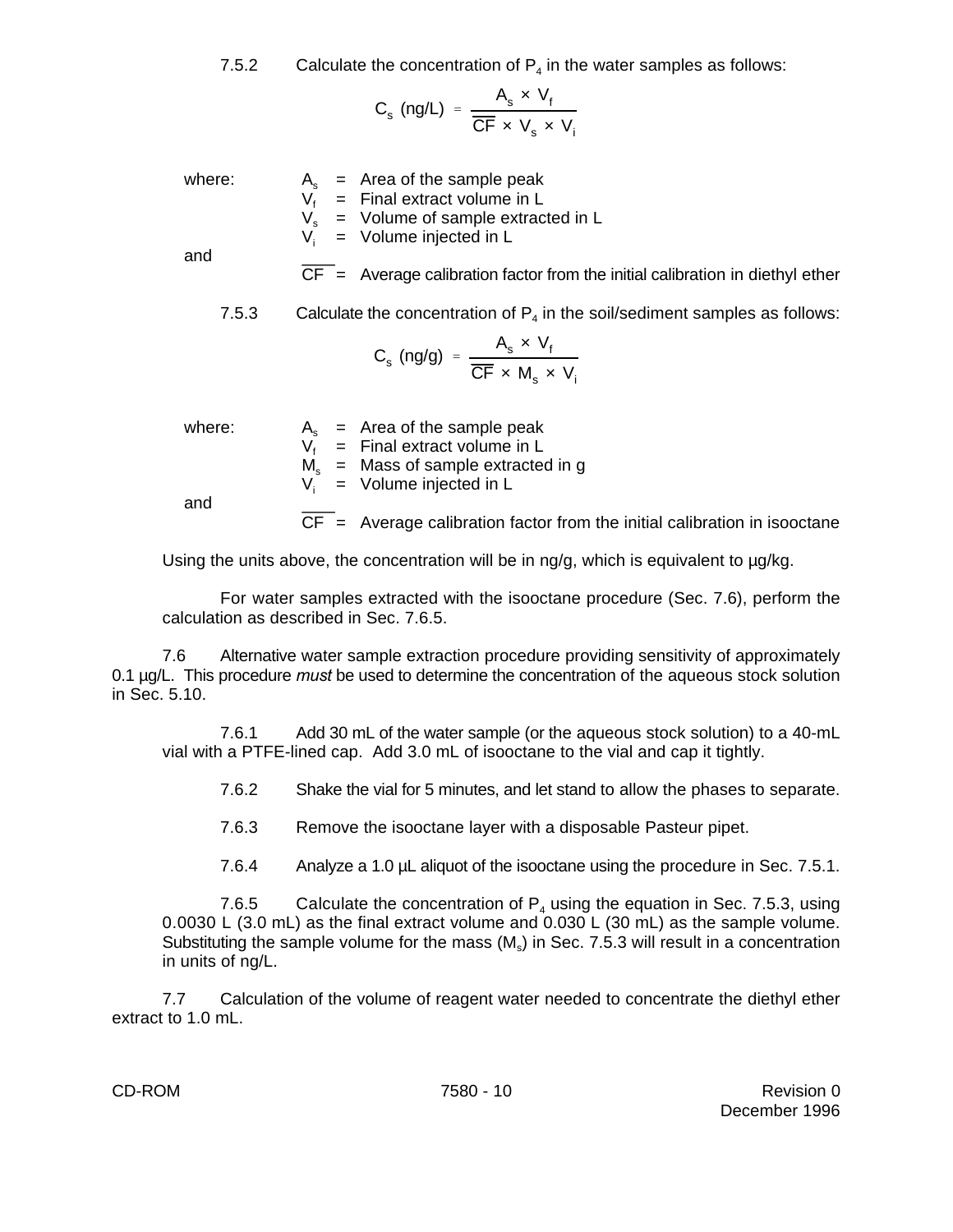Diethyl ether is very soluble in water, and given the solubility and the density of diethyl ether, the volume of ether that will dissolve in a known volume of reagent grade water can be calculated. By reversing the calculation, the volume of reagent water that would be necessary to dissolve a specific portion of a diethyl ether extract can be determined. Since the  $\mathsf{P}_4$  will remain in the free ether phase, the diethyl ether extract can be safely and effectively be concentrated by back extraction with reagent water.

7.7.1 Both the solubility and density of diethyl ether vary with temperature. At 25 $\degree$ C, the solubility of ether in water is 6.05%, on a weight/weight basis. The density of diethyl ether is 0.7076 g/mL at  $25^{\circ}$ C. The density of reagent water at  $25^{\circ}$ C is 0.997 g/mL. Reducing the volume of ether in Sec. 7.3.3, 10 mL, to 1.0 mL will require dissolving 9.0 mL of ether in reagent water.

7.7.2 The volume of "excess" ether is 9.0 mL.

7.7.3 The mass of this ether is  $(9.0 \text{ mL} \times 0.7076 \text{ g/mL}) = 6.37 \text{ g.}$ 

7.7.4 The mass of an aqueous solution saturated with 6.37 g of ether is (6.37  $g$  $/(0.0605) = 105.3 g$ .

7.7.5 The mass of water in that aqueous solution is (105.3 - 6.37), or 98.9 g.

7.7.6 The volume of water required to dissolve 9.0 mL of ether is  $(98.9 g)/(0.997 g/mL) = 99.2 mL$ . Therefore, 99.2 mL of reagent water are added to the diethyl ether extract in Sec. 7.3.4.

7.7.7 Using these relationships, the volume of reagent water needed to concentrate other volumes of diethyl ether can also be calculated. Also, similar calculations can be made for temperatures other than  $25^{\circ}$ C. For instance, at  $20^{\circ}$ C, the solubility of diethyl ether in reagent water is 6.89% (w/w), the density of diethyl ether is 0.7133 g/mL, and the density of water is 0.9982 g/mL. Substituting these values into the calculations shown above, the volume of reagent water required to concentrate 10.0 mL of diethyl ether to 1.0 mL at  $20^{\circ}$ C is 91.7 mL.

7.7.8 Table 1 lists the volumes of reagent water needed to concentrate diethyl ether extracts of various volumes less than 10.0 mL to a final volume of 1.0 mL, for both 20 and  $25^{\circ}$ C.

7.8 Solid-phase micro-extraction (SPME)

Data from the U. S. Army Corps of Engineers suggest that SPME may be a useful technique for the analysis of  $\mathsf{P}_4$ . It may be used to screen samples for  $\mathsf{P}_4$ , by simply exposing the SPME fiber to the water sample, or adding reagent water to a soil/sediment sample and exposing the fiber to the headspace. The fiber is then thermally desorbed in a heated injection port of the GC. Such screening results may be used to differentiate between water samples that require the added sensitivity of the diethyl ether extraction and those that may be adequately treated with the isooctance procedure.

Additionally, SPME may offer an alternative to the use of either solvent in the determination of  $P_4$  in environmental samples. Further work in this area is on-going at the U. S. Army Corps of Engineers, and may be added to later revisions of this method.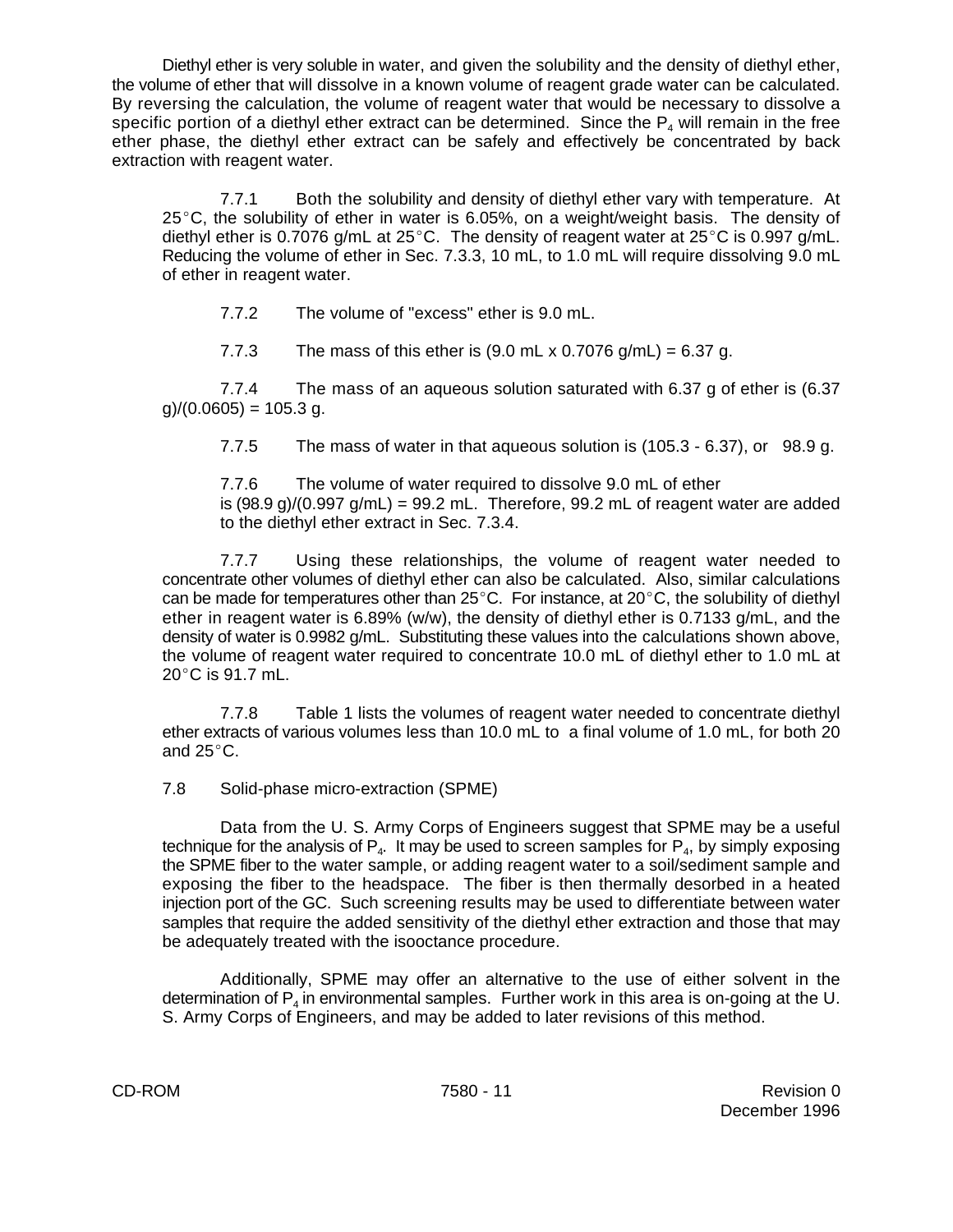8.1 Each laboratory that uses this method is required to operate a formal quality control program. The minimum requirements of this program consist of an initial demonstration of laboratory capability and an ongoing analysis of spiked samples to evaluate and document data quality. The laboratory must maintain records to document the quality of the data generated. Ongoing data quality checks are compared with established performance criteria to determine if the results of analyses meet the performance characteristics of the method. When results of sample spikes indicate atypical method performance, a quality control reference sample must be analyzed to confirm that the measurements were performed in an in-control mode of operation.

8.2 Before processing any samples, and with each batch of samples (up to a maximum of 20 environmental samples of a similar matrix), the analyst should demonstrate, through the analysis of a method blank, that interferences from the analytical system, glassware, and reagents are under control.

8.2.1 Each time a set of samples is extracted or there is a change in reagents, a method blank should be processed as a safeguard against chronic laboratory contamination.

8.2.2 The method blank should be carried through all stages of sample preparation and measurement.

8.2.3 For water samples, the method blank consists of a 500 mL volume of reagent water carried through the entire analytical procedure.

8.2.4 For soil/sediment samples, the method blank may be prepared from a 20-g aliquot of a dry soil/sediment sample from an area not contaminated with  $\mathsf{P}_4$ , or 20-g of clean dry sand. The 20-g aliquot is mixed with 20 mL of reagent water and allowed to stand for one hour.

NOTE: In order to be acceptable, neither the water method blank nor the soil/sediment method blank may contain any  $P_4$  detectable by this method. All samples associated with a contaminated method blank should be re-extracted and reanalyzed.

8.3 Prior to the analysis of any sample extracts, the analyst must perform an initial fivepoint calibration that meets the performance specifications in Sec. 7.2.3. This initial calibration must be repeated at the beginning of each 12-hour analytical shift during which samples are analyzed. The initial calibration must be performed using the same solvent as the sample extracts to be analyzed, i.e., separate initial calibrations are required for diethyl ether and isooctane.

8.4 The analyst must verify the initial calibration periodically during the course of sample analyses to ensure that the response of the NPD has not drifted. The calibration is verified using the mid-point (i.e., third of five) standard from the initial calibration, as described below.

8.4.1 A total of 10 extracts, including blanks, samples, and MS/MSD aliquots may be analyzed following an initial calibration that meets the specifications in Sec. 7.2.3. After the injection of the tenth extract, the mid-point calibration standard must be injected to verify the calibration.

8.4.2 Based on the response of the calibration verification standard, calculate the calibration factor according to Sec. 7.2.2.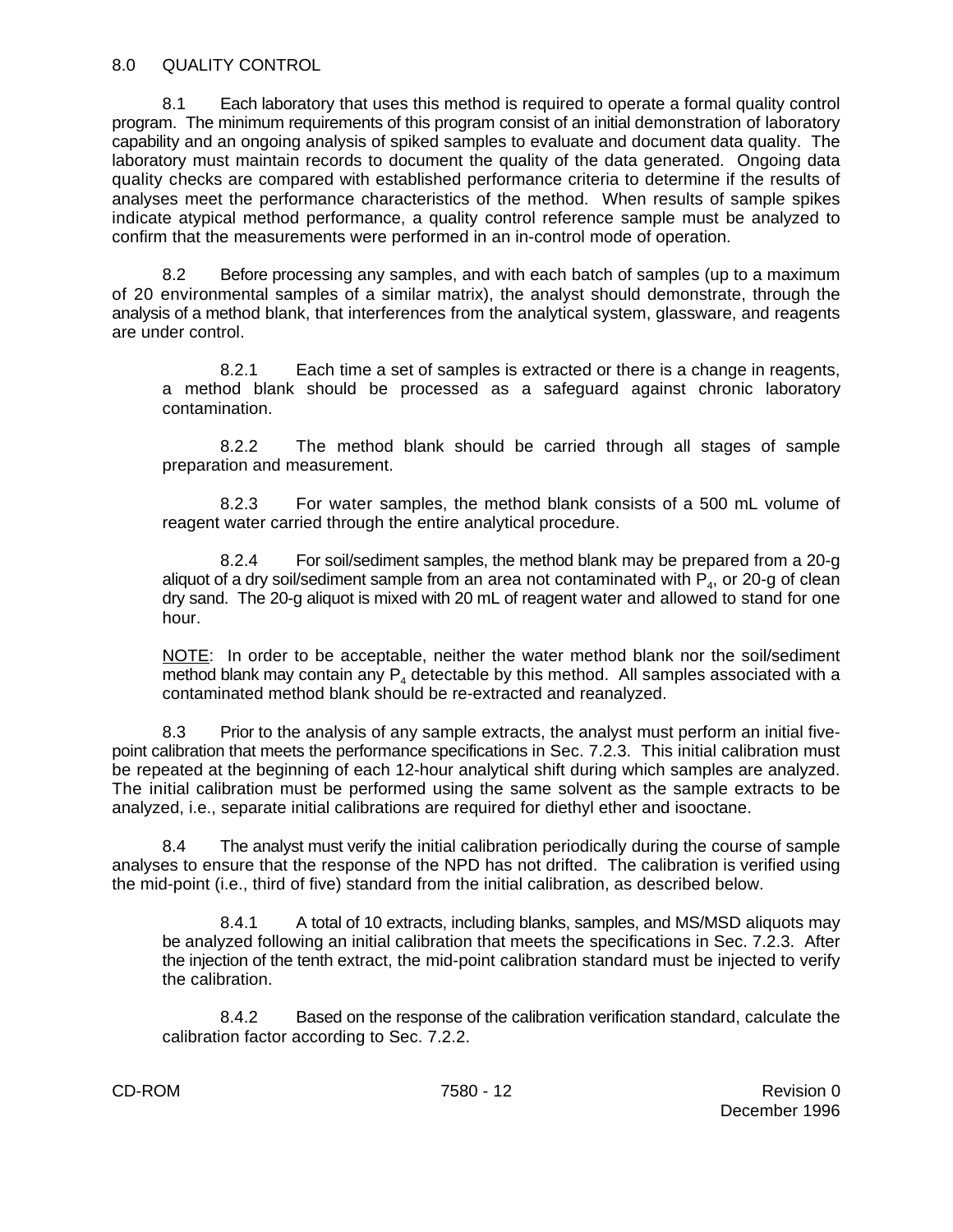8.4.3 Calculate the percent difference (%D) between the calibration factor calculated from the calibration verification standard (CF $_{v}$ ) and the mean calibration factor from the initial calibration at the beginning of the analytical shift, as follows.

% Difference = 
$$
\frac{\overline{CF} - \overline{CF}_v}{\overline{CF}} \times 100
$$

8.4.4 In order for analysis of samples to continue, the %D must be within  $\pm$  15%. Otherwise, analysis must be halted until a new initial calibration is performed.

8.4.5 If the calibration verification meets the  $\pm$  15% QC limit, then sample analyses may continue, continuing to use the mean CF from the initial calibration for calculating sample concentrations.

8.4.6 The calibration must be verified after the analysis of each set of 10 extracts of sample, blanks, MS/MSD. The injection of the calibration verification standard itself is not counted as part of the 10 injections. Analyses may continue in this fashion, with calibration verification standards analyzed after each 10 sample extracts, until the end of the 12-hour analytical shift, or until the verification standard fails to meet the  $\pm$  15% QC limit.

8.5 Initial demonstration of capability

The ability of the analyst to generate acceptable accuracy and precision using this method is demonstrated through the analysis of spiked aliquots of reagent water, as described below.

8.5.1 Four 500-mL aliquots of reagent water are spiked with the aqueous spiking solution (Sec. 5.11.1) to produce a concentration of approximately 0.01  $\mu q/L$  of  $P<sub>4</sub>$ .

8.5.2 The four aliquots are analyzed according to the procedure used for water samples, beginning in Sec. 7.3.

8.5.3 Calculate the recovery of  $P_4$  in each aliquot, using the formula below.

$$
Recovery = \%R = \frac{C_s}{C_n} \times 100
$$

where:

 $C<sub>s</sub>$  = Measured concentration of the spiked sample aliquot

 $C_n$  = Nominal (or theoretical) concentration of the spiked sample aliquot

8.5.4 Calculate the mean recovery and the standard deviation of the four recoveries.

8.5.5 The mean recovery must be within the range 30-130%, and the standard deviation of the recoveries must be less than or equal to 30%. These specifications were developed from data provided by the U. S. Army Corps of Engineers, and represent a 95% confidence interval for the recovery of  $P_4$  spiked into four aliquots at approximately 0.01  $\mu$ g/L (See Table 3). Data from the Corps of Engineers suggest that recoveries in water other than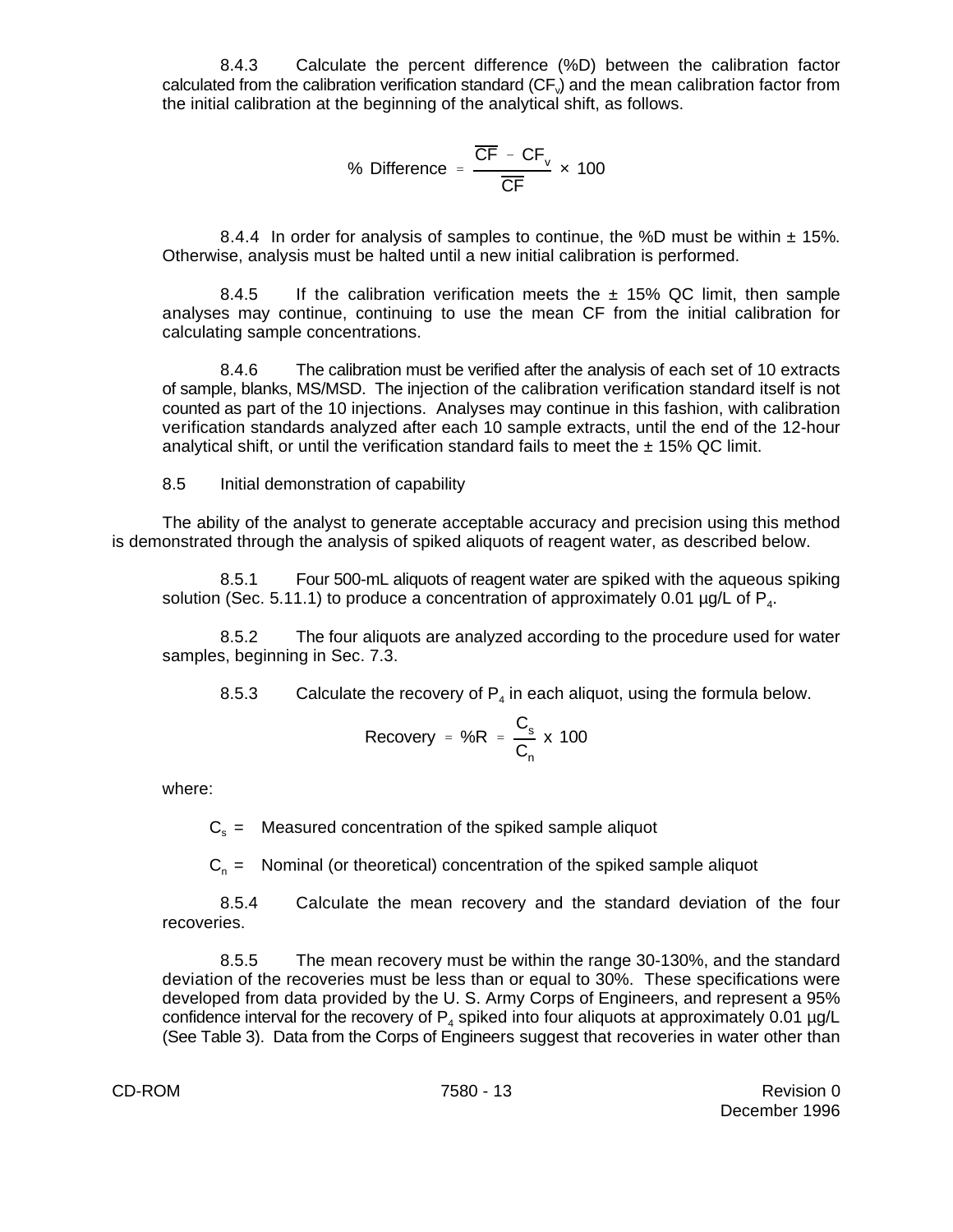reagent water (i.e., pond water, tap water, etc.) may be higher than in reagent water, perhaps because of the effects of ionic strength or dissolved constituents on the solubility of  $P_4$ .

8.5.6 If the mean recovery or the standard deviation of the recoveries falls outside of these limits, then the analyst must examine the entire analytical process, correct problems or inconsistencies, and repeat this test, beginning at Sec. 8.5.1.

8.6 The laboratory must, on an ongoing basis, prepare and analyze matrix spike and matrix spike duplicate samples to assess the precision and accuracy of the procedure. The MS/MSD aliquots are prepared and analyzed as described in Secs. 7.3.6 and 7.4.8. MS/MSD aliquots should be prepared each batch of samples (up to a maximum of 20 environmental samples of a similar matrix). For laboratories analyzing one to ten samples per month, at least one pair of MS/MSD must be analyzed each month.

The laboratory should develop QC limits for MS/MSD recoveries and precision (RPD), using the procedures in Method 8000. In the absence of laboratory-specific QC limits, the MS/MSD aliquots must have recoveries in the range 75-125% and an RPD less than or equal to 25%.

## 9.0 METHOD PERFORMANCE

9.1 The Method Detection Limit (MDL) is defined in Sec. 5.0 of Chapter One. MDL values were determined in reagent water, well water, and surface (pond) water, spiked at approximately 0.01 µg/L, and are shown in Table 4. These MDL values were calculated from the results of 10 spiked aliquots of each matrix.

9.2 MDLs were determined for three soil types by spiking the soils with an aqueous solution containing  $P_4$ . The MDL values are shown in Table 5, and were determined in clean sand, a sandy loam soil (Lebanon soil), and soil from the Rocky Mountain Arsenal (USAEC Soil). None of these soils were taken from areas where smoke munitions have been employed, and therefore were not expected to contain any  $P_4$ . These soil samples were spiked with  $P_4$  at concentrations of approximately 1-2 µg/kg.

9.3 To date, only single laboratory performance data have been generated. Those data indicate that there may be problems with the recovery of  $\mathsf{P}_4$  from soils containing high concentrations of metals. Therefore, laboratories employing this method are encouraged to develop in-house performance data including MDLs and accuracy and precision data for routinely encountered matrices. These data should be developed in accordance with the procedures outlined in Method 8000.

#### 10.0 REFERENCES

- 1. Walsh, M.E. and B. Nadeau, "Preliminary Evaluation of the Analytical Holding Time for White Phosphorus in Surface Water," U.S. Army Cold Regions Research and Engineering Laboratory, Hanover, NH, CRREL Report 94-13.
- 2. Taylor, S. and M.E. Walsh, "Optimization of an Analytical Method for Determining White Phosphorus in Contaminated Sediments," U.S. Army Cold Regions Research and Engineering Laboratory, Hanover, NH, CRREL Report 92-21.
- 3. Walsh, M. E., and S. Taylor, 1993, "Analytical Method for White Phosphorus in Munitions-Contaminated Sediments," Analytica Chimica Acta, 282: 55-61.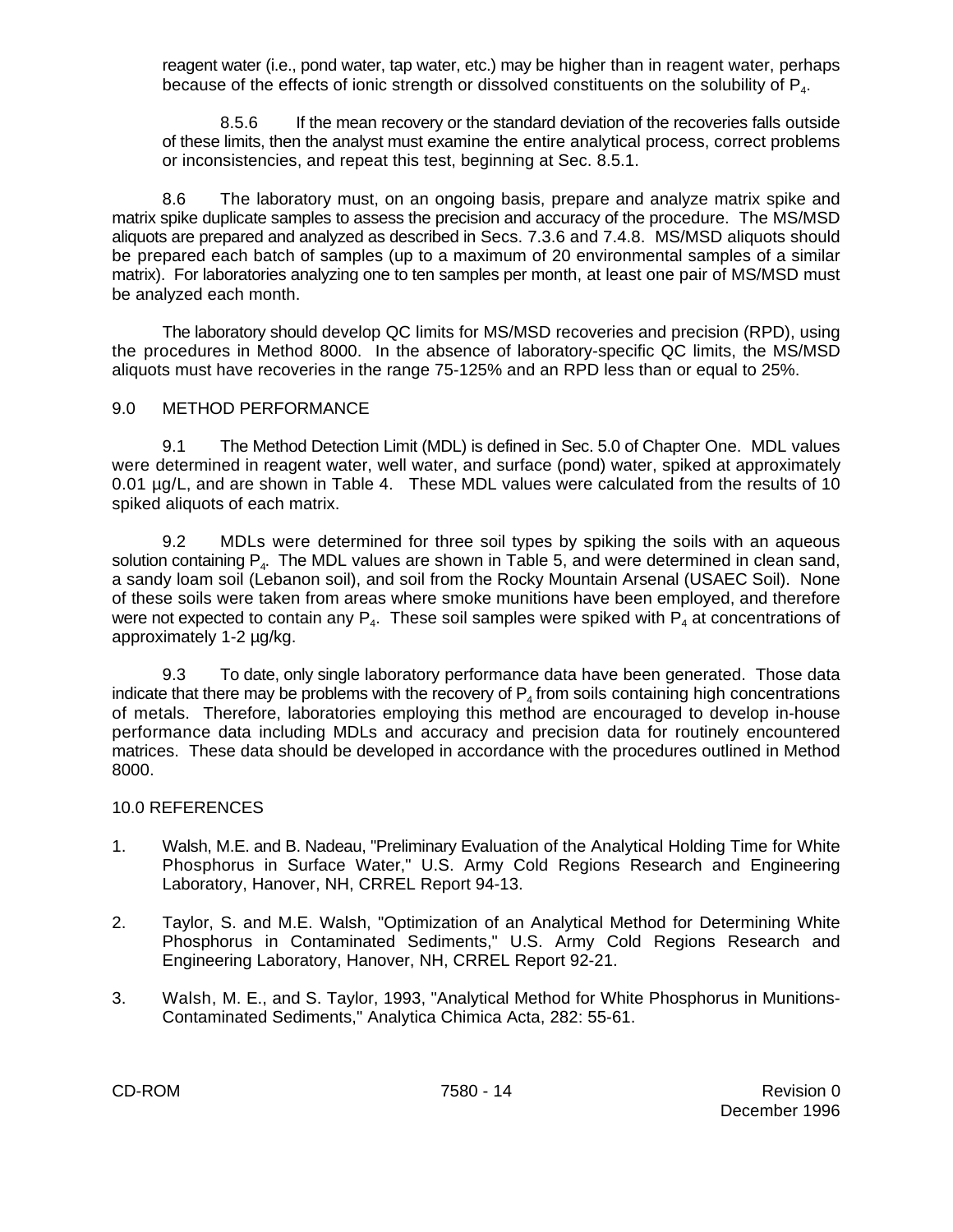- 4. Walsh, M.E., 1995, "Analytical Method for White Phosphorus in Water," *Bulletin of Environmental Contamination and Toxicology,* 54(3).
- 5. Budavari, S., *et al.*, eds., 1989, The Merck Index, Merck & Co., Rahway, NJ.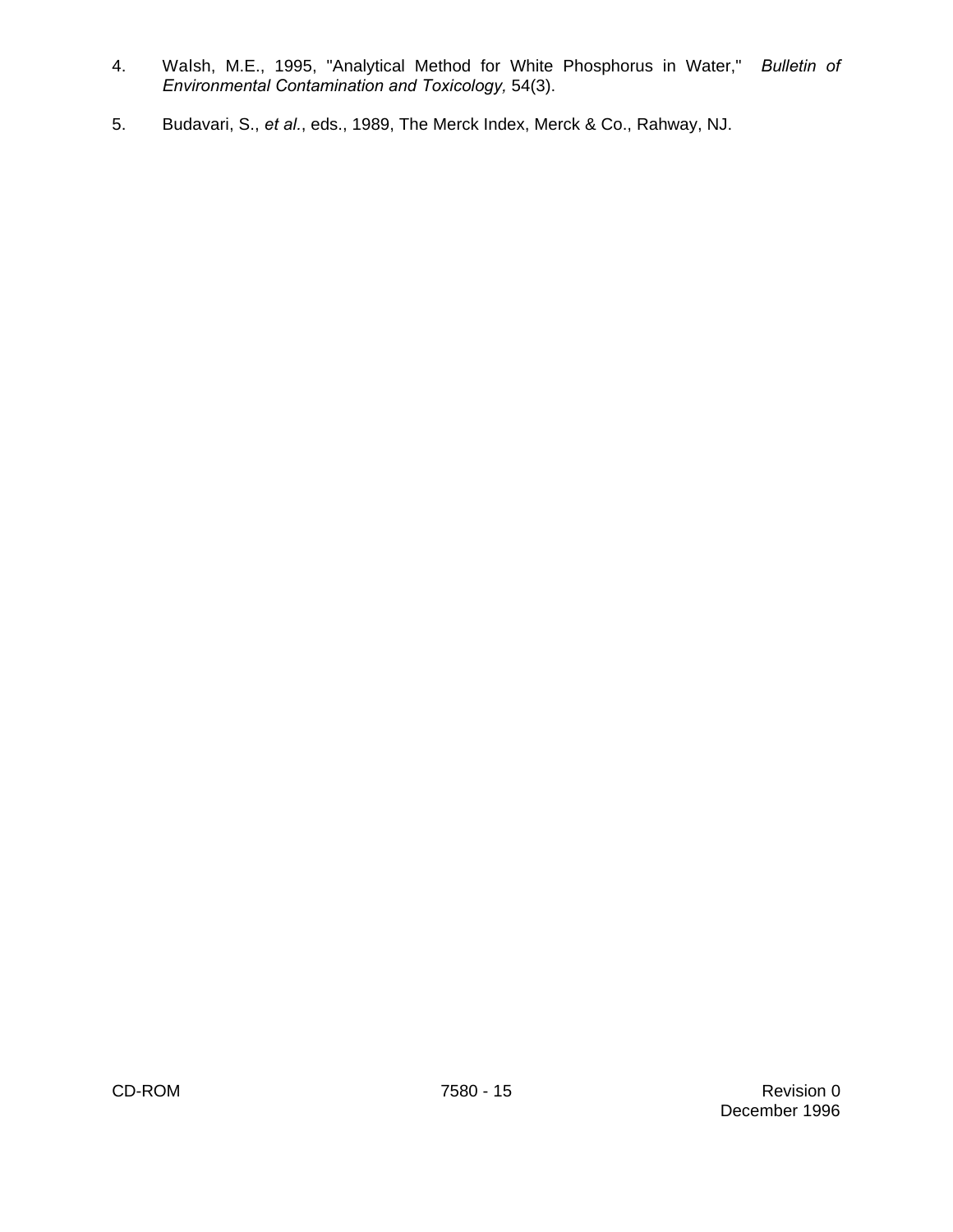### TABLE 1 VOLUME OF REAGENT WATER REQUIRED TO CONCENTRATE DIETHYL ETHER EXTRACTS TO A 1.0 mL FINAL VOLUME AT 20°C AND 25°C

| Volume of Diethyl<br>Ether | Volume of Reagent Water<br>Required at 20°C | Volume of Reagent Water<br>Required at 25°C |
|----------------------------|---------------------------------------------|---------------------------------------------|
| 10.00                      | 91.7                                        | 99.2                                        |
| 9.75                       | 89.3                                        | 96.4                                        |
| 9.50                       | 86.9                                        | 93.7                                        |
| 9.25                       | 84.5                                        | 90.9                                        |
| 9.00                       | 82.1                                        | 88.2                                        |
| 8.75                       | 79.7                                        | 85.4                                        |
| 8.50                       | 77.3                                        | 82.7                                        |
| 8.25                       | 74.8                                        | 79.9                                        |
| 8.00                       | 72.4                                        | 77.1                                        |
| 7.75                       | 70.0                                        | 74.4                                        |
| 7.50                       | 67.6                                        | 71.6                                        |
| 7.25                       | 65.2                                        | 68.9                                        |
| 7.00                       | 62.8                                        | 66.1                                        |
| 6.75                       | 60.4                                        | 63.4                                        |
| 6.50                       | 57.9                                        | 60.6                                        |
| 6.25                       | 55.5                                        | 57.9                                        |
| 6.00                       | 53.1                                        | 55.1                                        |
| 5.75                       | 50.7                                        | 52.4                                        |
| 5.50                       | 48.3                                        | 49.6                                        |
| 5.25                       | 45.9                                        | 46.8                                        |
| 5.00                       | 43.5                                        | 44.1                                        |
| 4.75                       | 41.0                                        | 41.3                                        |
| 4.50                       | 38.6                                        | 38.6                                        |
| 4.25                       | 36.2                                        | 35.8                                        |
| 4.00                       | 33.8                                        | 33.1                                        |
| 3.75                       | 31.4                                        | 30.3                                        |
| 3.50                       | 29.0                                        | 27.6                                        |
| 3.25                       | 26.6                                        | 24.8                                        |
| 3.00                       | 24.1                                        | 22.0                                        |
| 2.75                       | 21.7                                        | 19.3                                        |
| 2.50                       | 19.3                                        | 16.5                                        |
| 2.25                       | 16.9                                        | 13.8                                        |
| 2.00                       | 14.5                                        | 11.0                                        |
| 1.75                       | 12.1                                        | 8.3                                         |
| 1.50                       | 9.7                                         | 5.5                                         |
| 1.25                       | 7.2                                         | 2.8                                         |

Solubility of diethyl ether in water is 6.05% (w/w) at 25 $^{\circ}$ C and 6.89% at 20 $^{\circ}$ C.

Density of diethyl ether is 0.7076 g/mL at  $25^{\circ}$ C and 0.7133 g/mL at 20 $^{\circ}$ C.

Density of water is 0.997 g/mL at  $5^{\circ}$ C and 0.9982 g/mL at 20 $^{\circ}$ C.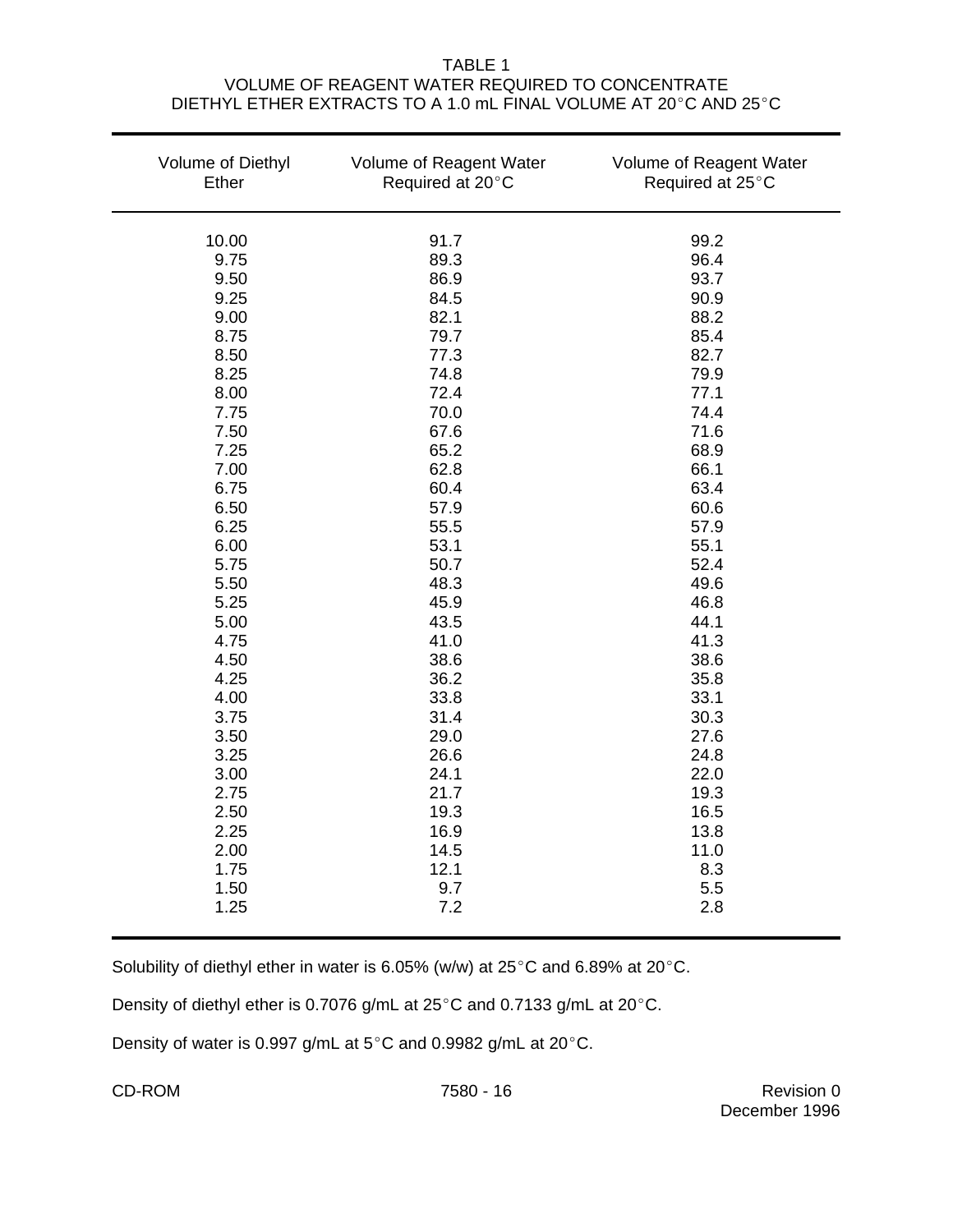### TABLE 2 RECOVERY OF P4 FROM SPIKED WATER SAMPLES (ALL VALUES GIVEN AS PERCENT RECOVERY)

|                            | <b>Reagent Water</b> | Well Water | Pond Water |  |
|----------------------------|----------------------|------------|------------|--|
|                            | 52                   | 46         | 92         |  |
|                            | 77                   | 94         | 86         |  |
|                            | 44                   | 87         | 99         |  |
|                            | 68                   | 124        | 82         |  |
|                            | 69                   | 74         | 80         |  |
|                            | 68                   | 91         | 83         |  |
|                            | 57                   | 91         | 84         |  |
|                            | 64                   | 99         | 68         |  |
|                            | 56                   | 91         | 56         |  |
|                            | 66                   | 90         | 68         |  |
| Mean                       |                      |            |            |  |
| Recovery                   | 62.1                 | 88.7       | 79.8       |  |
| Standard                   |                      |            |            |  |
| Deviation                  | 9.7                  | 19.6       | 12.6       |  |
| Spike Level<br>$(\mu g/L)$ | 0.012                | 0.0097     | 0.0101     |  |

The concentration results for these replicate samples were used to calculate the MDL values in Table 4.

The two lowest and two highest concentration values from each set of replicates were used to establish the recovery and precision specifications in Sec. 8.5.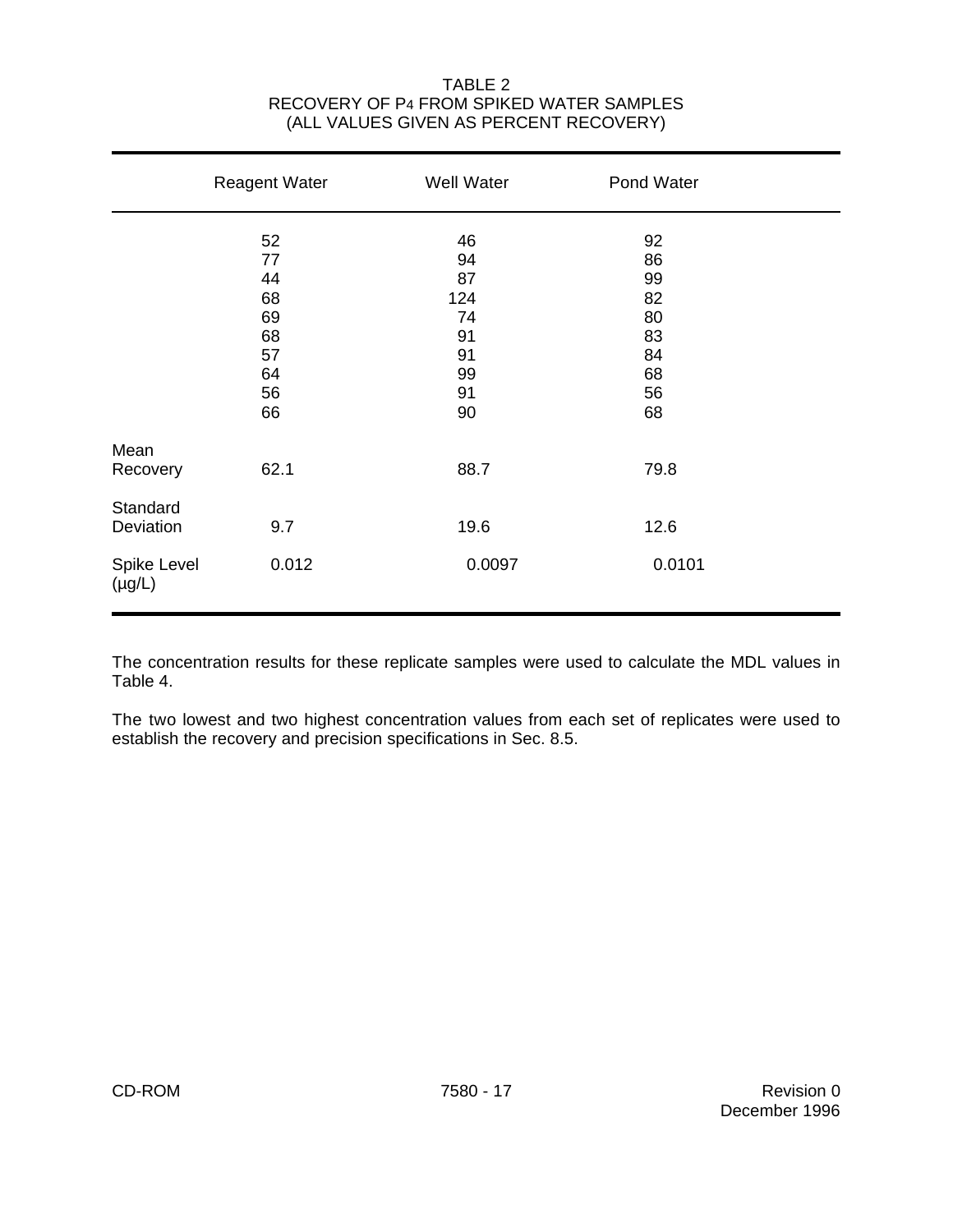## TABLE 3 RECOVERY OF P4 FROM SPIKED SOIL SAMPLES (ALL VALUES GIVEN AS PERCENT RECOVERY)

|                                           | Sand                                                     | Lebanon Soil                                              | <b>USAEC Soil</b>                                        |  |
|-------------------------------------------|----------------------------------------------------------|-----------------------------------------------------------|----------------------------------------------------------|--|
|                                           | 90<br>90<br>97<br>94<br>96<br>85<br>89<br>94<br>92<br>98 | 98<br>66<br>86<br>87<br>93<br>82<br>86<br>66<br>102<br>94 | 76<br>68<br>73<br>74<br>76<br>74<br>74<br>71<br>74<br>70 |  |
| Mean<br>Recovery<br>Standard<br>Deviation | 92.5<br>4.1                                              | 85.9<br>12.4                                              | 73.0<br>2.5                                              |  |
| Spike Level<br>$(\mu g/kg)$               | 1.99                                                     | 1.24                                                      | 0.97                                                     |  |

The concentration results for these replicate samples were used to calculate the MDL values in Table 5.

The two lowest and two highest concentration values from each set of replicates were used to establish the recovery and precision specifications in Sec. 8.5.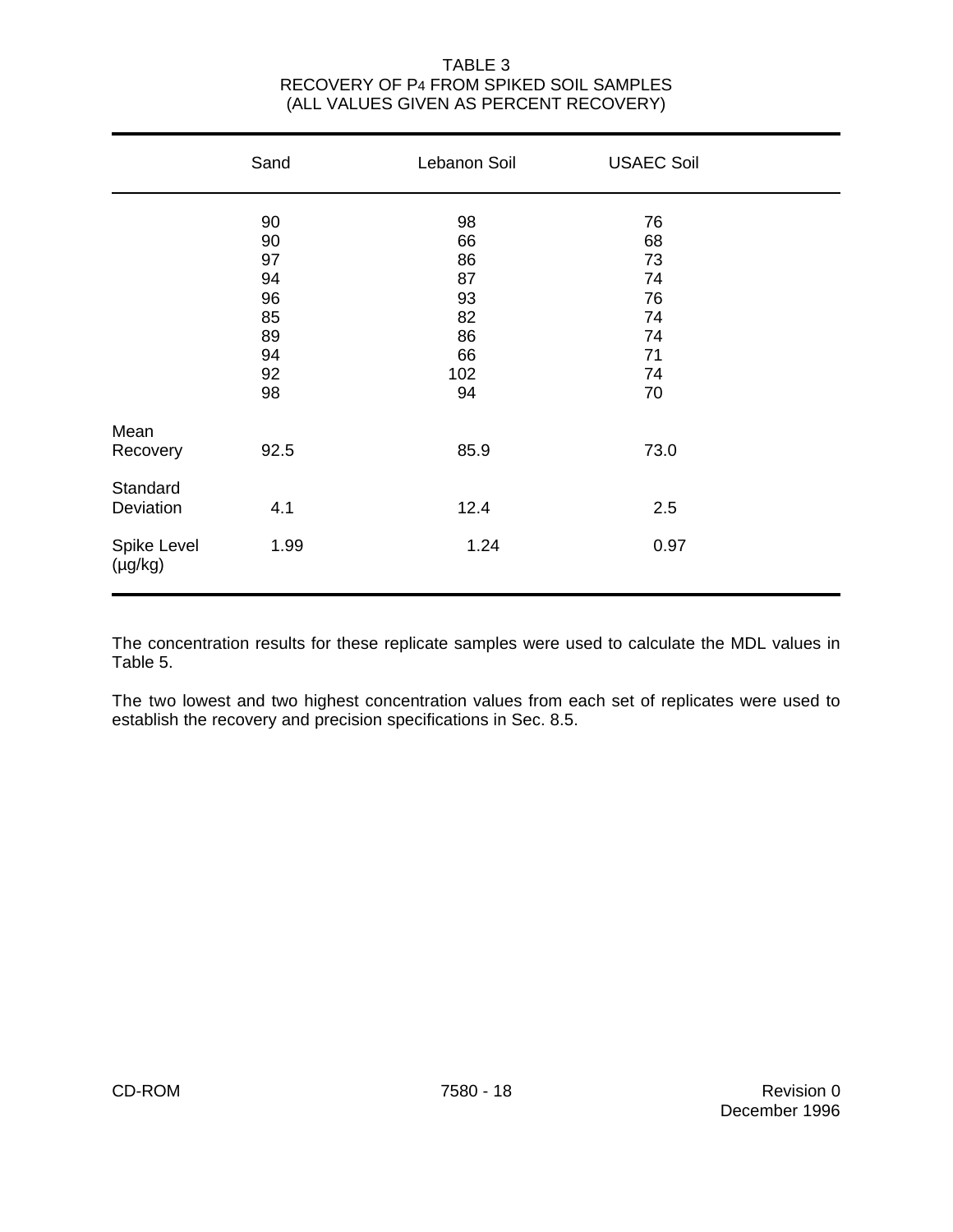## TABLE 4 METHOD DETECTION LIMITS CALCULATED FOR THREE WATER TYPES

|                    | <b>Reagent Water</b> | <b>Well Water</b> | <b>Pond Water</b> |
|--------------------|----------------------|-------------------|-------------------|
| $MDL$ ( $\mu$ g/L) | 0.008                | 0.009             | 0.008             |

These MDLs were calculated from the analyses of 10 replicate aliquots of each water type spiked with P $_{\scriptscriptstyle 4}$  at 0.0097 to 0.012 µg/L. The MDLs were calculated as the Student's  $t$  value for 10 replicates (2.821) multiplied by the standard deviation of the results for each water type.

# TABLE 5 METHOD DETECTION LIMITS CALCULATED FOR THREE SOIL TYPES

These MDLs were calculated from the analyses of 10 replicate aliquots of each soil type spiked with P<sub>4</sub> at 0.97 to 1.99 µg/kg. The MDLs were calculated as the Student's *t* value for 10 replicates (2.821) multiplied by the standard deviation of the results for each soil type.

As can be seen, the MDL values vary significantly. However, if one compares the spiked concentration for each matrix with the MDL value, it is clear that both the Sand and USAEC Soil were not spiked within 3-5 times the estimated detection limit (as required, see Chapter One). The ratio of the spiking level to the MDL for Sand was 9.7, and 14 for the USAEC Soil. In contrast, the ratio for the Lebanon Soil is 2.9. Therefore, the MDL for Lebanon Soil should be considered as more representative of the method performance than either of the other values because it is closer to the 3-5 times the estimated detection limit range.